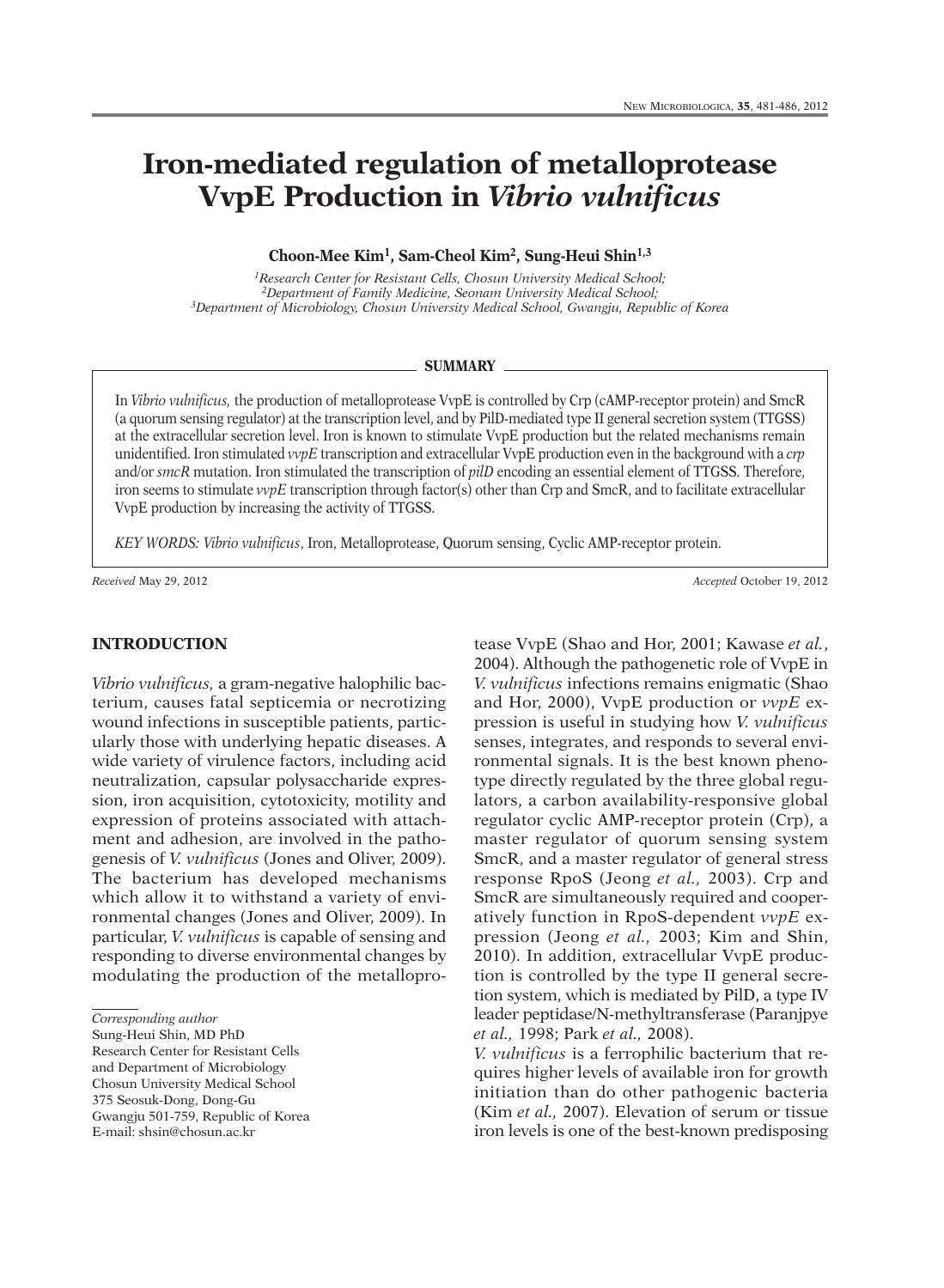host factors of *V. vulnificus* septicemia (Wright *et al.,* 1981; Starks *et al.,* 2000). In addition, iron facilitates the extracellular production of hemolysin VvhA by increasing the activity of the PilD-mediated type II general secretion system, although it decreases *vvhA* transcription via the ferric uptake regulator Fur, which functions as a transcriptional repressor (Kim *et al.,* 2009). Moreover, iron is also known to stimulate VvpE production (Shin *et al.,* 2005; Kim *et al.,* 2006; Sun *et al.,* 2006), but the related mechanisms remain unidentified. Accordingly, we first investigated whether Crp, SmcR, or the type II general secretion system is involved in the iron-mediated regulation of VvpE production.

The bacterial strains, plasmids and primers used in this study are listed in Table 1. Luria-Bertani medium (BD, Franklin Lakes, NJ, USA) and Thiosulfate-Citrate-Bile-Sucrose medium (TCBS, BD) with or without appropriate antibiotics (BD) were used for selection and subculture of recombinant strains. Heart Infusion (HI; BD) agar or broth containing an additional 2.0% NaCl was used as the basal medium for cultivation of *V. vulnificus* strains. HI broth was deferrated using 8-hydroxyquinoline, as described previously (Leong and Neilands, 1982). The residual iron concentration of deferrated HI broths was 1.0 g/dL or less, which was measured by the method described by Stookey (1970). This iron concentration could not support *V. vulnificus* growth; thus, various concentrations of ferric chloride (FC) were added to deferrated HI broths to support *V. vulnificus* growth. Unless otherwise stated, all other reagents were purchased from Sigma-Aldrich (St. Louis, MO, USA).

To adapt *V. vulnificus* strains to iron-restricted conditions and to reduce intracellular iron storage, they were preconditioned by culturing for 12 h in HI broth containing 100 µM dipyridyl, an iron-chelator. The preconditioned strains were inoculated into test broths at approximately 1x106 cells/ml, and cultured with vigorous shaking at 37°C. At appropriate times, culture aliquots were withdrawn to measure bacterial growth and gene expression levels. Bacterial growth levels were measured by the optical density of the culture aliquots at a wavelength of 600 nm  $(OD<sub>600</sub>)$ , and gene expression levels were determined on a per-cell basis by measuring  $\beta$ - galactosidase activity in the culture aliquots as previously described (Miller, 1992). The computer program SigmaStat for Window (version 1.0) was used for statistical analysis (Jandel Scientific, San Rafael, CA, USA).

VvpE production levels were determined by the Western blot method using rabbit polyclonal anti-VvpE antibody (Park *et al.,* 2008). In brief, culture aliquots were centrifuged to obtain culture

TABLE 1 - *Bacterial strains, plasmids and primers used in this study.*

| <i>Strains</i>    | Relative characteristics                                              | <i>Sources</i>     |
|-------------------|-----------------------------------------------------------------------|--------------------|
| M06-24/O          | Clinical isolate.<br>highly virulent                                  | Reddy et al., 1992 |
| CMM2101           | M06-24/O with a<br>$lacZ_{Vv}$ mutation                               | Kim et al., 2003   |
| CMM2106           | CMM2101 with a $P_{vvpE}$ :<br>$lacZ_{Fc}$ transcriptional<br>fusion  | Kim et al., 2003   |
| RC <sub>220</sub> | $CMM2106$ with a crp<br>mutation                                      | Kim & Shin, 2010   |
| RC230             | RC220 with an in trans<br>crp complementation                         | Kim & Shin, 2010   |
| RC164             | CMM2106 with a<br>smcR mutation                                       | Kim & Shin, 2010   |
| <b>RC234</b>      | RC164 with an in trans<br>smcR mutation                               | Kim & Shin, 2010   |
| RC272             | CMM2106 with an crp<br>and smcR double<br>mutation                    | Kim & Shin, 2010   |
| <b>RC274</b>      | RC272 with an in trans<br>crp complementation                         | Kim & Shin, 2010   |
| RC <sub>276</sub> | RC272 with an <i>in trans</i><br>smcR complementation                 | Kim & Shin, 2010   |
| <b>RC104</b>      | M06-24/O with a<br><i>pilD</i> mutation                               | Park et al., 2008  |
| RC108             | RC104 with an in trans<br>pilD complementation                        | Park et al., 2008  |
| RC176             | CMM2101 with<br>merozygotic $P_{\text{nilD}}$ :<br>$lacZ_{Fc}$ fusion | Kim et al., 2009   |
|                   |                                                                       |                    |

*Vv* and *Ec* stand for *Vibrio vulnificus* and *Escherichia coli*, respectively.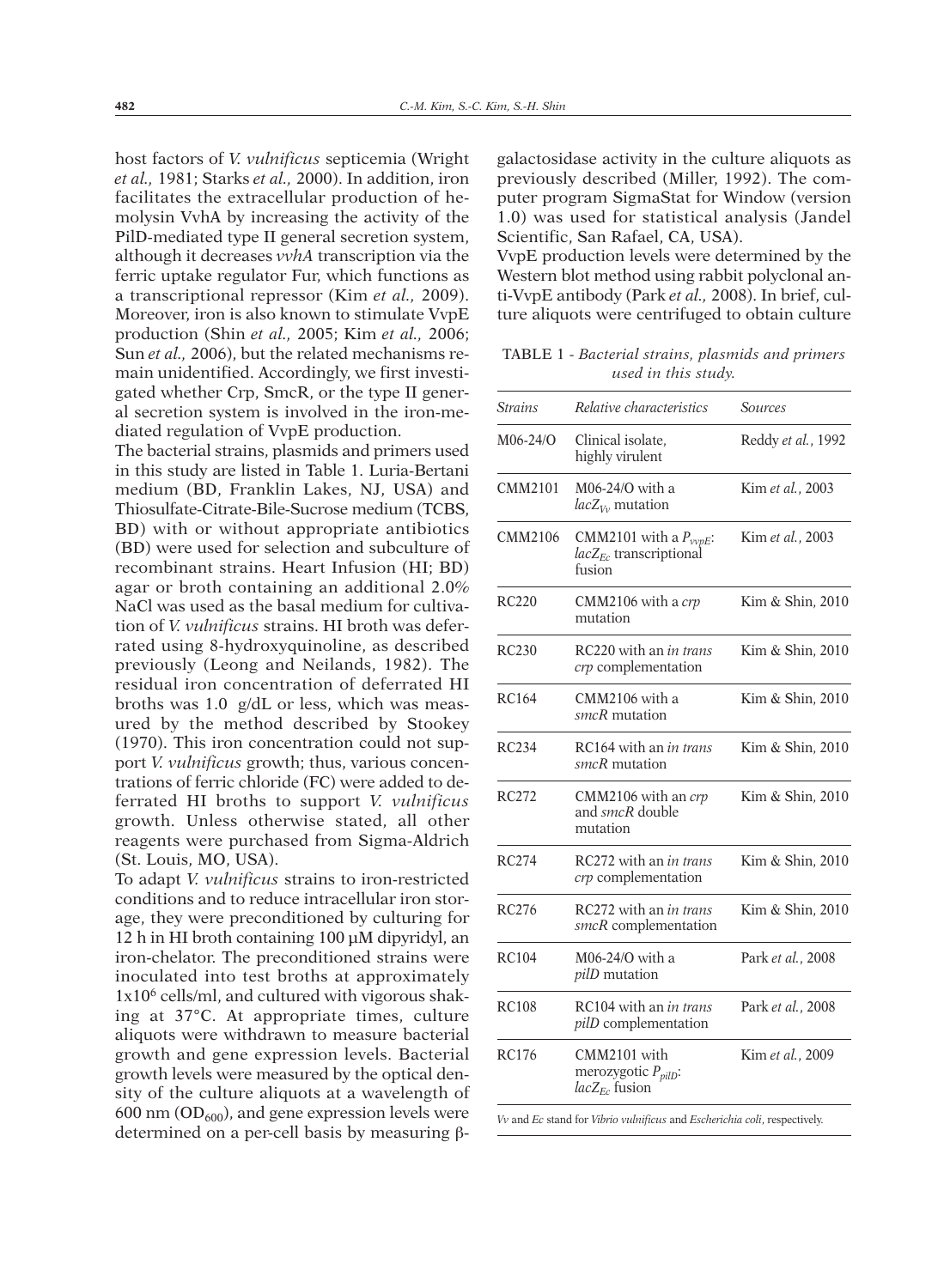supernatants. Equivalent volumes of culture supernatants adjusted to their original  $OD_{600}$  values were electrophoresed with 10% sodium dodecyl sulfate polyacrylamide gel electrophoresis gels after denaturation by heating and -mercaptoethanol. Following electrophoresis, proteins were transferred to PROTRAN® nitrocellulose membranes (Whatman GmbH, Germany). After incubation with blocking solution at  $4^{\circ}$ C overnight, the membranes were reacted with rabbit polyclonal anti-VvpE antibody (1:1,000 diluted in washing buffer) as the primary antibody. After washing, the membranes were reacted with anti-rabbit-IgG antibody conjugated with alkaline phosphatase (1:15,000 diluted in washing buffer) as the secondary antibody. After washing, the membranes were finally visualized with 5-bromo-4-chloro-3-indolylphosphate-nitroblue tetrazolium substrate solution.

The effects of iron on extracellular VvpE production and *vvpE* transcription were determined in deferrated HI broths containing various FC concentrations. At 10 µM or less, FC stimulated the growth of M06-24/O in a dose-dependent manner (Figure 1A). At 10 µM or more, FC had no effect on the growth of M06-24/O. Extracellular VvpE production was determined in culture supernatants obtained 12 h after cul-



FIGURE 1 - *Effect of iron on Vibrio vulnificus growth (A), extracellular VvpE production (B) and vvpE transcrip*tion (C). (A and B) V. vulnificus M06-24/O was used and (C) V. vulnificus CMM2106 with the  $P_{vvpE}$ : lacZ transcriptional fusion was used. The numbers indicate the concentration of FeCl<sub>3</sub> (FC;  $\mu$ M) and the #symbol stands for *p<0.05 in one-way RM ANOVA.*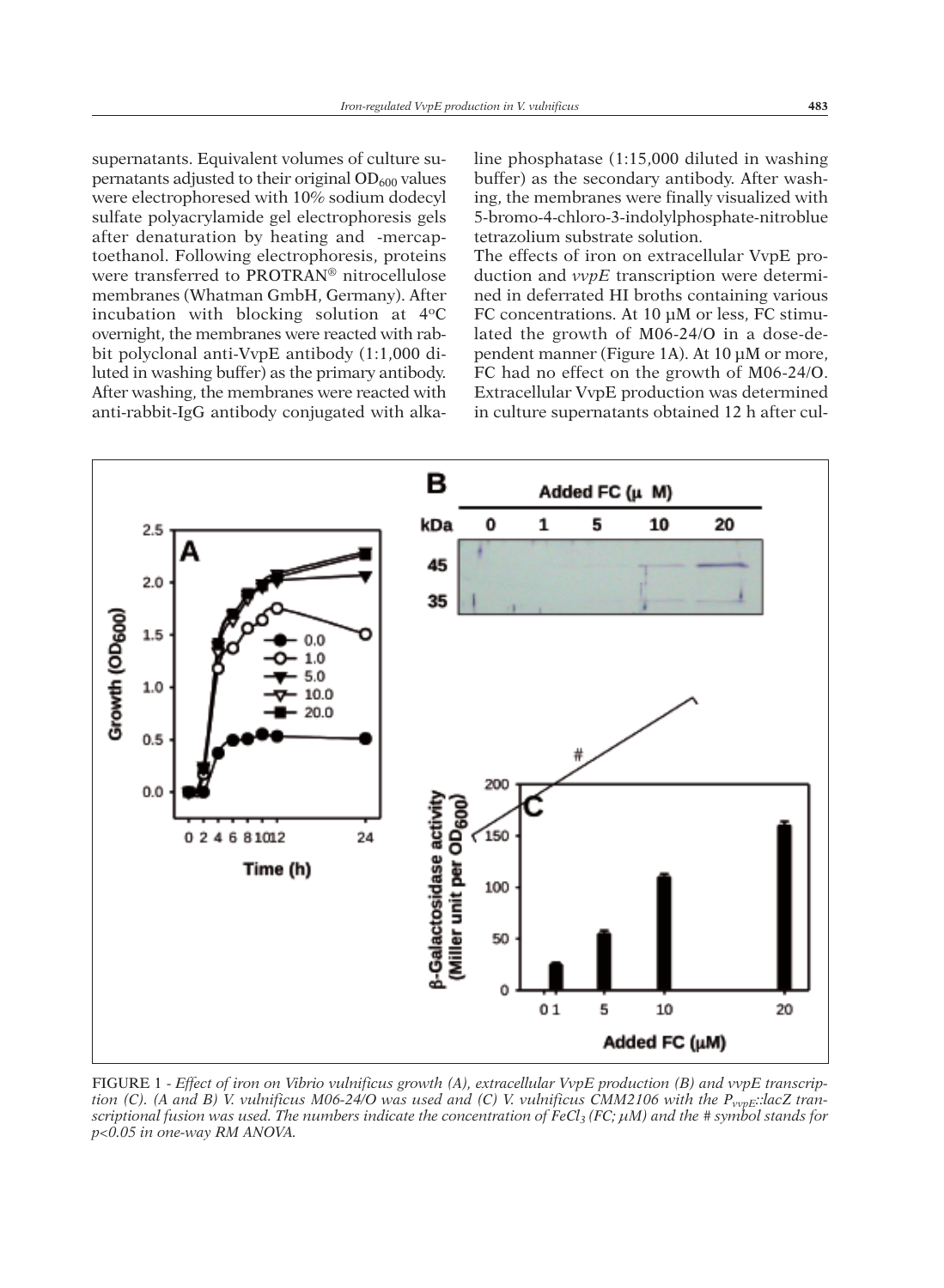ture initiation. FC increased extracellular VvpE production in a dose-dependent manner (Figure 1B). FC increased the production of both 45 kDa-VvpE and 35 kDa-VvpE and, of the two forms, the 45 kDa-VvpE was dominantly produced. Under the same condition, the level of *vvpE* transcription was monitored using the CMM2106 with the P*vvpE:lacZ* transcription fusion (Figure 1C). FC dose-dependently increased the *vvpE* transcription level on a per-cell basis (p<0.05). These results indicate that iron increases *vvpE* transcription and extracellular VvpE production. Our previous studies also showed that iron increases *vvpE* transcription and extracellular VvpE production regardless of iron sources (Shin *et al.,* 2005; Kim *et al.,* 2006; Sun *et al.,* 2006). Iron stimulates *V. vulnificus* growth, suggesting that iron-mediated growth stimulation may in turn increase *vvpE* transcription. This supposition may be misjudged based on our previous results which showed that glucose stimulated *V. vulnificus* growth but decreased *vvpE* transcription in the absence of both Crp and SmcR (Kim and Shin, 2010). However, iron may provide a signal different from glucose for *vvpE* transcription, e.g. iron increases *vvpE* transcription but glucose decreases *vvpE* transcription. Accordingly, iron-mediated growth stimulation may have a different effect on *vvpE* transcription compared to glucosemediated growth stimulation. The supplemen-



FIGURE 2 - *Effect of a crp or smcR single mutation (A) and a crp-smcR double mutation (B) on the iron-mediated regulation of vvpE transcription. V. vulnificus CMM2106 (wild-type), RC220 (Crp-), RC230 (Crp+), RC164 (SmcR-), RC234 (SmcR+), RC272 (Crp-/SmcR-), RC274 (Crp+/SmcR-) and RC76 (Crp-/SmcR+) were used. The numbers indicate the concentration of FeCl<sub>3</sub> (µM) and the # symbol p<0.05 in Student's t-test.*



FIGURE 3 - Effect of a pilD mutation on extracellular VvpE production (A) and effect of iron on pilD transcription *(B). (A) V. vulnificus M06-24/O (wild-type), RC104 (PilD-) and RC108 (PilD+) were used. The standard molecular* weight markers (M) are shown on the left side. (B) V. vulnificus RC176 strain with the  $P_{\text{nilD}}$ : lacZ transcriptional fusion was used. The numbers indicate the concentration of FeCl<sub>3</sub> ( $\mu$ M) and the #symbol  $p$ <0.05 in Student's t-test.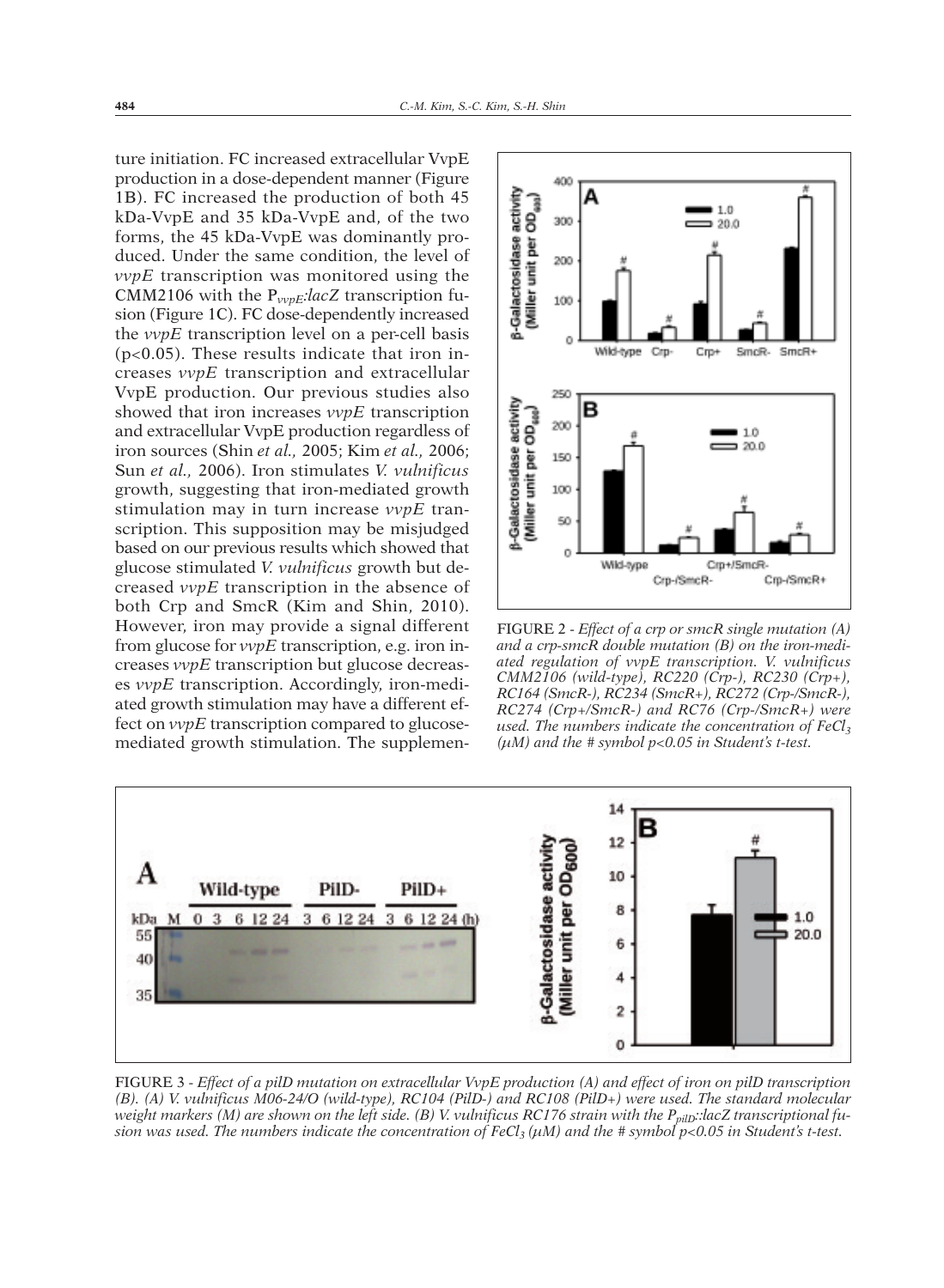tation of iron with no addition of other energy sources including glucose may increase metabolic or oxidative stress in the absence of Crp and/or SmcR. The increased stress may secondarily affect other factors including RpoS, which may subsequently affect *vvpE* transcription. Recently, RpoS has been reported to play an important role in the response of *V. vulnificus* to different environmental stresses (Lee *et al.,* 2003; Park *et al.,* 2004; Rosche *et al.,* 2005).

The effect of a *crp* and/or *smcR* mutation on the iron-mediated regulation of *vvpE* transcription was determined in deferrated HI broths containing 1.0 or 20.0 µM FC. In CMM2106, the *vvpE* expression level was approximately 1.8 fold higher at 20.0 µM FC than at 1.0 M FC (Figure 2A). A *crp* mutation (RC220) had no significant effect on the iron-mediated modulation of *vvpE* transcription (*ca*. 1.8-fold) although it severely decreased *vvpE* transcription levels. The decreased *vvpE* transcription levels were recovered by an *in trans crp* complementation (RC230). An *smcR* mutation (RC164) also had no significant effect on the iron-mediated modulation of *vvpE* transcription (*ca*. 1.6-fold) although it severely decreased *vvpE* transcription levels. The decreased *vvpE* transcription levels were recovered by an *in trans smcR* complementation (RC234). Moreover, a *crp* and *smcR* double mutation (RC272) had no effect on the iron-mediated modulation of *vvpE* transcription (*ca*. 1.9-fold) although it severely decreased *vvpE* transcription levels (Figure 2B). The decreased *vvpE* transcription levels were partially recovered by an *in trans crp* single complementation (RC274), but not at all by an *in trans smcR* single complementation (RC276). These results indicate that iron increases *vvpE* transcription regardless of the presence or absence of Crp and/or SmcR. Crp and SmcR are known to synergistically coactivate RpoS-dependent *vvpE* transcription (Jeong *et al.,* 2003). In addition, we recently found that Crp functions as an essential activator for *vvpE* transcription, whereas SmcR functions as a modulator capable of responding to increasing bacterial density, synergistically cooperating with Crp for full *vvpE* transcription (Kim and Shin, 2010). In this study, iron slightly increased both *crp* transcription and *smcR* transcription (data not shown), suggesting that iron may increase in-

tracellular Crp and SmcR levels, which may subsequently affect *vvpE* transcription. However, this suggestion is refuted by the results that neither a *crp* or *smcR* mutation nor a *crp*-*smcR* double mutation affected the iron-mediated regulation of *vvpE* transcription. Conversely, a possible alternate suggestion is that iron increases *vvpE* transcription probably via factors other than Crp and SmcR.

The effect of a *pilD* mutation on extracellular VvpE production was determined in deferrated HI broths containing 1.0 or 20.0 M FC. Extracellular VvpE production was observed only at 20.0 M FC (Figure 3A) but not at 1.0 M FC (data not shown). In M06-24/O, extracellular VvpE production began to be observed 6 h after culture initiation and increased thereafter. A *pilD* mutation delayed extracellular VvpE production and decreased the level of extracellular VvpE production. This decreased and delayed extracellular VvpE production was recovered by an *in trans pilD* complementation. The effect of iron on *pilD* expression was evaluated under the same conditions (Figure 3B). The *pilD* expression level was significantly higher at 20.0 M FC than at 1.0 M FC (p<0.05). These results indicate that iron can facilitate extracellular VvpE production by increasing the activity of PilD-mediated type II general secretion system. Our previous study revealed that iron facilitates the secretion of another exotoxin, VvhA, by increasing *pilD* expression (Kim *et al.*, 2009). This study confirms that VvpE is secreted via PilD-mediated type II general secretion system, and iron increases *pilD* expression. Accordingly, iron is likely to facilitate extracellular VvpE production by increasing *pilD* expression. The related mechanism might be similar to that responsible for iron-mediated increases in *vvpE* transcription.

In conclusion, iron is likely to increase *vvpE* expression through factor(s) other than Crp and SmcR, and to facilitate extracellular VvpE production by increasing the activity of type II general secretion system.

#### *ACKNOWLEDGEMENTS*

*We thank J.N. Park, Y.H. Shin and M.R. Kang for their technical assistance. This study was supported by the National Research Fund (NRF) grant from the Korean government through the Research Center for Resistant Cells (R13-2003-009).*